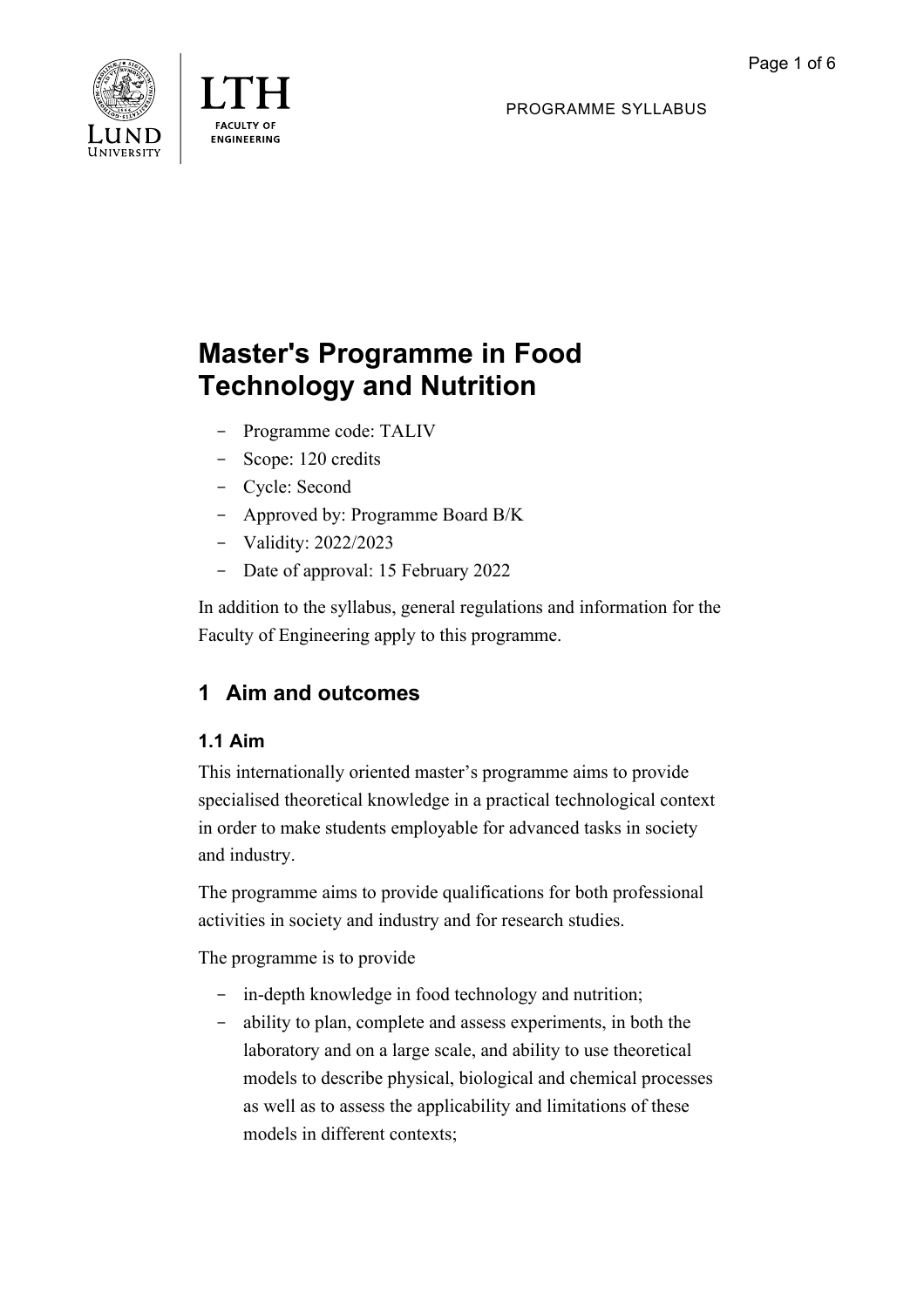- ability to select and design technical solutions for bio-based products, especially food, with due regard to raw materials, quality, energy, economics and sustainability in the system of industrial food production;
- ability to create and develop products with good sensory properties and nutritional quality;
- ability to consult specialised literature.
- ability to address issues concerning food and food processing in a global perspective

#### **1.2 Outcomes for a Degree of Master of Science (120 credits)**

(Higher Education Ordinance 1993:100)

#### **Knowledge and understanding**

For a Degree of Master of Science (120 credits) the student shall

- demonstrate knowledge and understanding in the main field of study, including both broad knowledge of the field and a considerable degree of specialised knowledge in certain areas of the field as well as insight into current research and development work, and
- demonstrate specialised methodological knowledge in the main field of study.

#### **Competence and skills**

For a Degree of Master of Science (120 credits) the student shall

- demonstrate the ability to critically and systematically integrate knowledge and analyse, assess and deal with complex phenomena, issues and situations even with limited information,
- demonstrate the ability to identify and formulate issues critically, autonomously and creatively as well as to plan and, using appropriate methods, undertake advanced tasks within predetermined time frames and so contribute to the formation of knowledge as well as the ability to evaluate this work,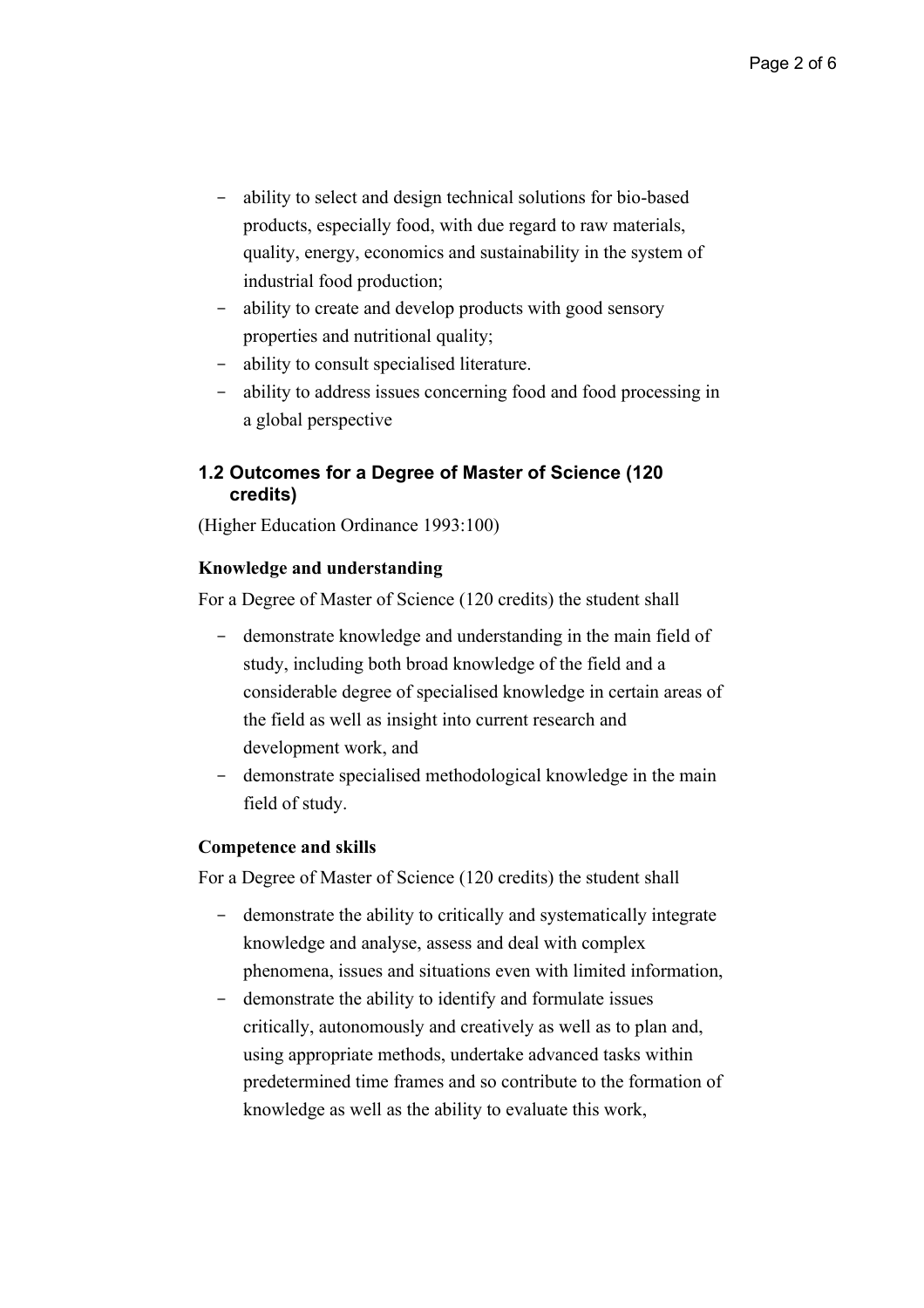- demonstrate the ability in speech and writing both nationally and internationally to report clearly and discuss his or her conclusions and the knowledge and arguments on which they are based in dialogue with different audiences, and
- demonstrate the skills required for participation in research and development work or autonomous employment in some other qualified capacity.

#### **Judgement and approach**

For a Degree of Master of Science (120 credits) the student shall

- demonstrate the ability to make assessments in the main field of study informed by relevant disciplinary, social and ethical issues and also to demonstrate awareness of ethical aspects of research and development work,
- demonstrate insight into the possibilities and limitations of research, its role in society and the responsibility of the individual for how it is used, and
- demonstrate the ability to identify the personal need for further knowledge and take responsibility for his or her ongoing learning.

#### **1.3 Specific outcomes for a Degree of Master of Science (120 credits)**

For a Degree of Master of Science (120 credits) students must demonstrate the knowledge and skills required for working independently in research and development or in another advanced context within the area of food technology and nutrition.

#### **Knowledge and understanding**

For a Degree of Master (120 credits) students shall

- demonstrate specialised knowledge of the disciplinary foundations of engineering and science relevant to the field of food technology and nutrition;
- demonstrate the ability to analyse entire systems as well as subsystems in industrial food production;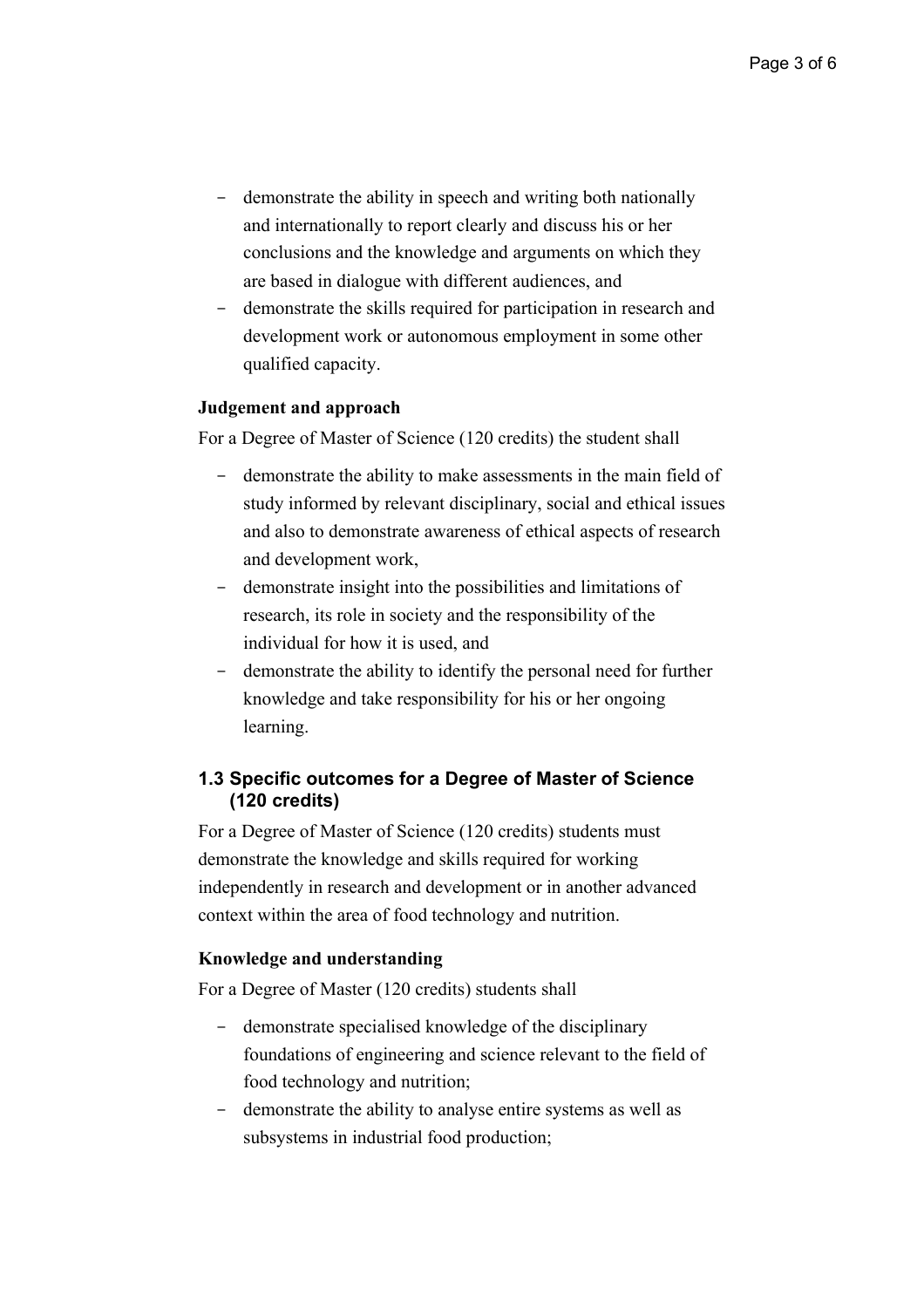- demonstrate insight into current research and development work in the field.

#### **Competence and skills**

For a Degree of Master of Science (120 credits) students shall

- demonstrate the ability to identify, formulate and deal with complex issues in the field autonomously and with a holistic approach;
- demonstrate the ability to participate in research and development projects in the field;
- demonstrate the ability to acquire new knowledge in the field and integrate this with previous knowledge;
- demonstrate the ability to autonomously plan and undertake advanced tasks in the field;
- demonstrate the ability to develop and design systems and processes of industrial food production while taking into account the circumstances and needs of individuals and the targets of local and global society for sustainable development;
- demonstrate the ability to clearly report in speech and writing their knowledge and different types of project work, including background material, investigation and findings in international contexts.

#### **Judgement and approach**

For a Degree of Master of Science (120 credits) students shall

- demonstrate the ability to make assessments in the field informed by relevant disciplinary, social and ethical aspects;
- demonstrate the ability to analyse and critically assess different technical solutions in the field;
- demonstrate the capacity for collaboration with various constellations;
- demonstrate the ability to identify their need for further knowledge in the field and to continuously develop and broaden their knowledge and skills in the field.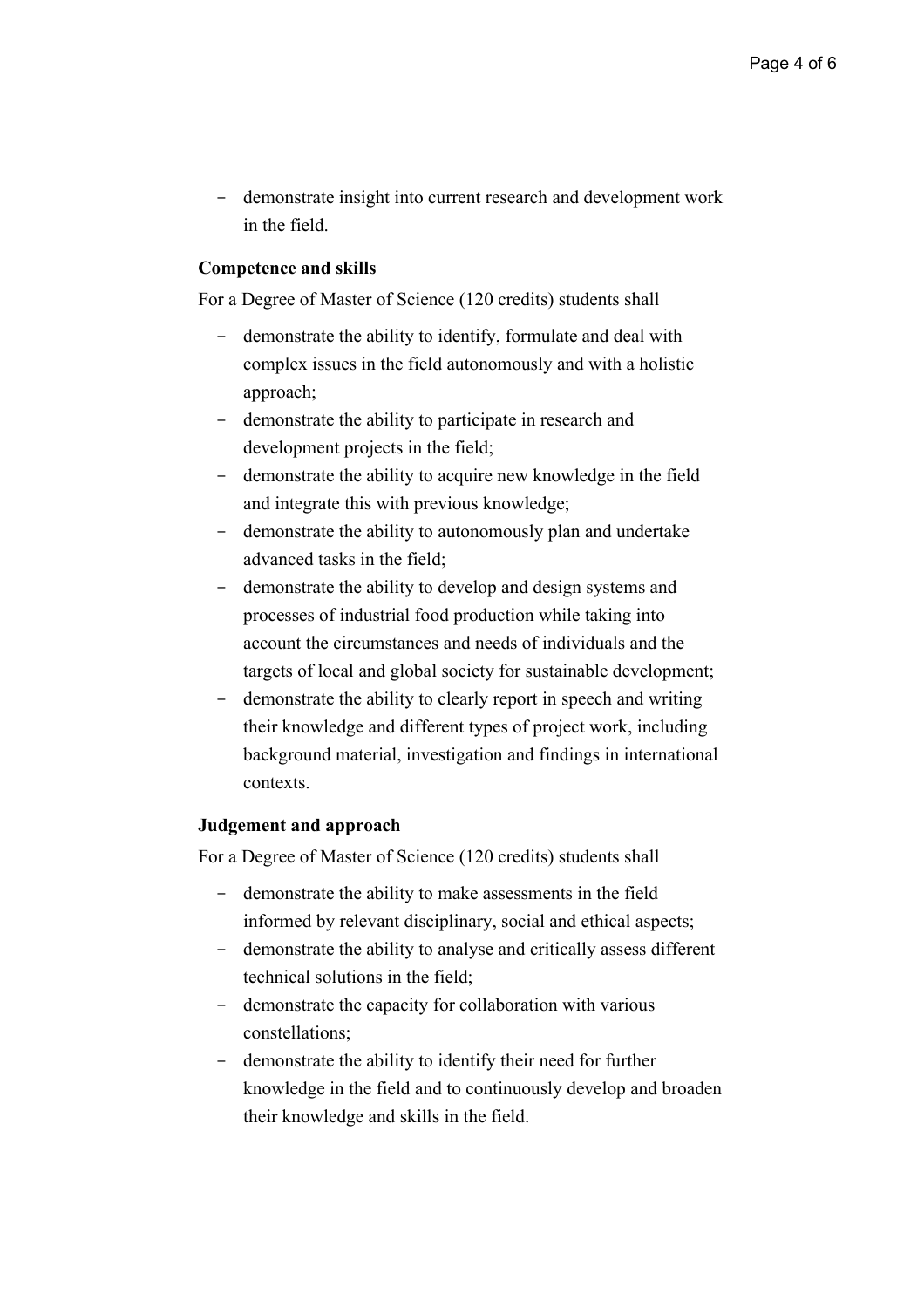#### **1.4 Further studies**

On completion of the second-cycle degree, students have basic eligibility for third-cycle studies.

## **2 Programme structure**

The program comprises 120 credits including 52,5 credits compulsory courses, 37,5 credits of elective-compulsory/optional courses (of which at least one within "Specialisation" and at least one within "Sustainable development") and a degree project of 30 credits. Each year, the programme is adapted to the current food specialisation of the Engineering programme in Biotechnology. The range of courses offered includes relevant courses from the other specialisations.

#### **2.1 Courses**

The courses included in the programme are indicated in the timetable. In addition to these courses, students are entitled to accreditation of 7,5 credits of courses in Swedish (organised by Lund University for exchange students).

## **3 Specific admission requirements**

#### **3.1 Admission requirements**

A Bachelor's degree in food technology, food engineering, chemical engineering, engineering biotechnology, chemistry or equivalent. Completed courses in mathematics/calculus, microbiology, chemistry and biochemistry. English 6.

## **4 Degree**

#### **4.1 Degree requirements**

For a Degree of Master of Science (120 credits) students must successfully complete courses comprising 120 credits, including a degree project worth 30 credits. 75 credits must be second-cycle credits, and 60 credits of those must be in the main field of study, including the degree project.